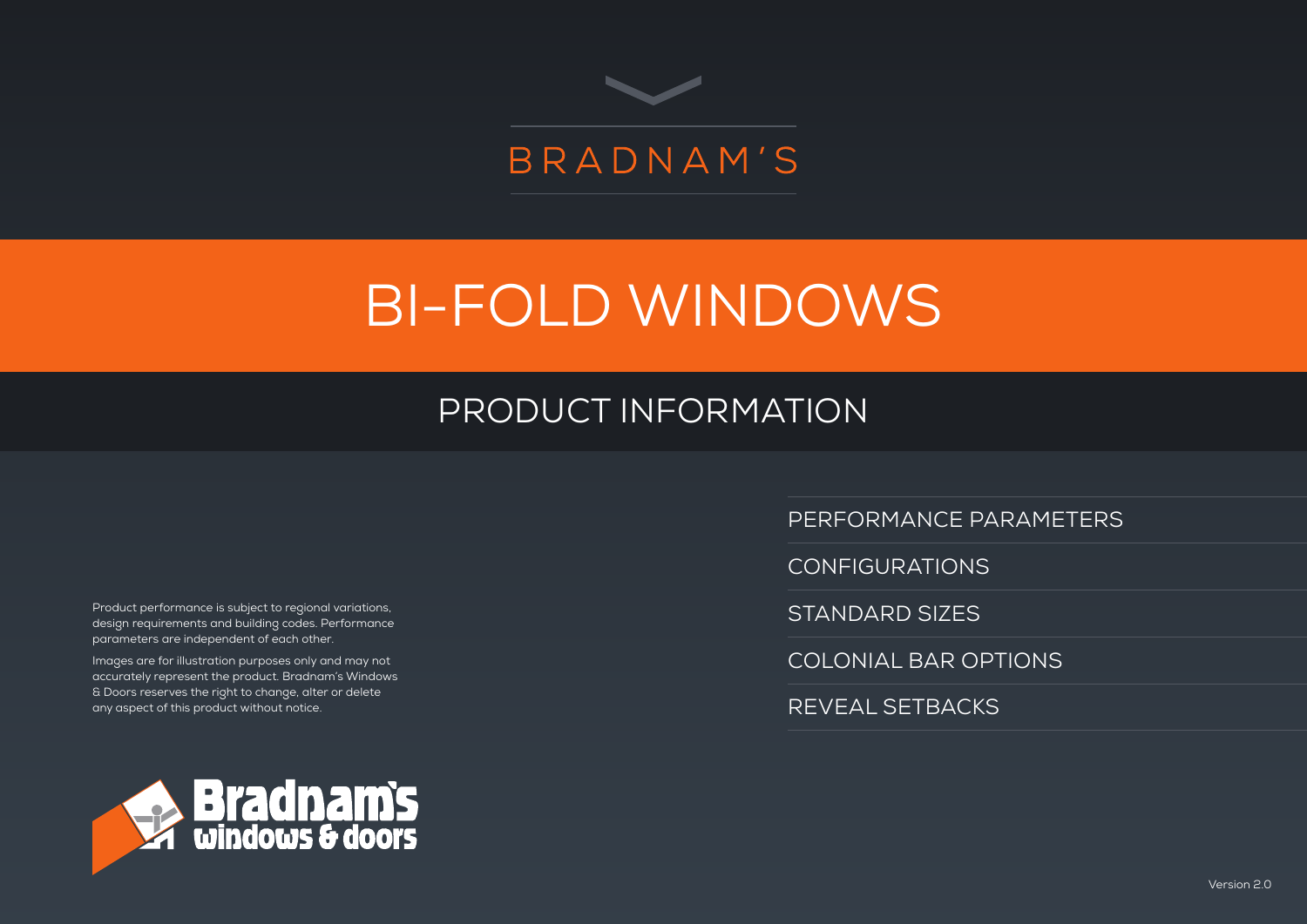### PERFORMANCE PARAMETERS

|                                         | Signature   | Commercial  |
|-----------------------------------------|-------------|-------------|
|                                         |             |             |
| Frame size                              | 100mm       | 100mm       |
| Maximum window height                   | 2000mm      | 2000mm      |
| Maximum window width                    | 3610mm      | 8000mm      |
| Maximum panel width                     | 840mm       | 1000mm      |
| Maximum panel weight                    | 40kg        | 40kg        |
| Maximum water rating                    | 300Pa       | 300Pa       |
| Maximum wind rating                     | 2200Pa ULS  | 2200Pa ULS  |
| Maximum glass thickness (single glazed) | 12.38mm     | 12.38mm     |
| Maximum glass thickness (double glazed) | 24mm        | 24mm        |
| Maximum acoustic rating                 | <b>Rw34</b> | <b>Rw35</b> |

Note: Performance figures are independent of each other and subject to conditions. Contact a Bradnam's Windows & Doors representative to discuss your specific project requirements.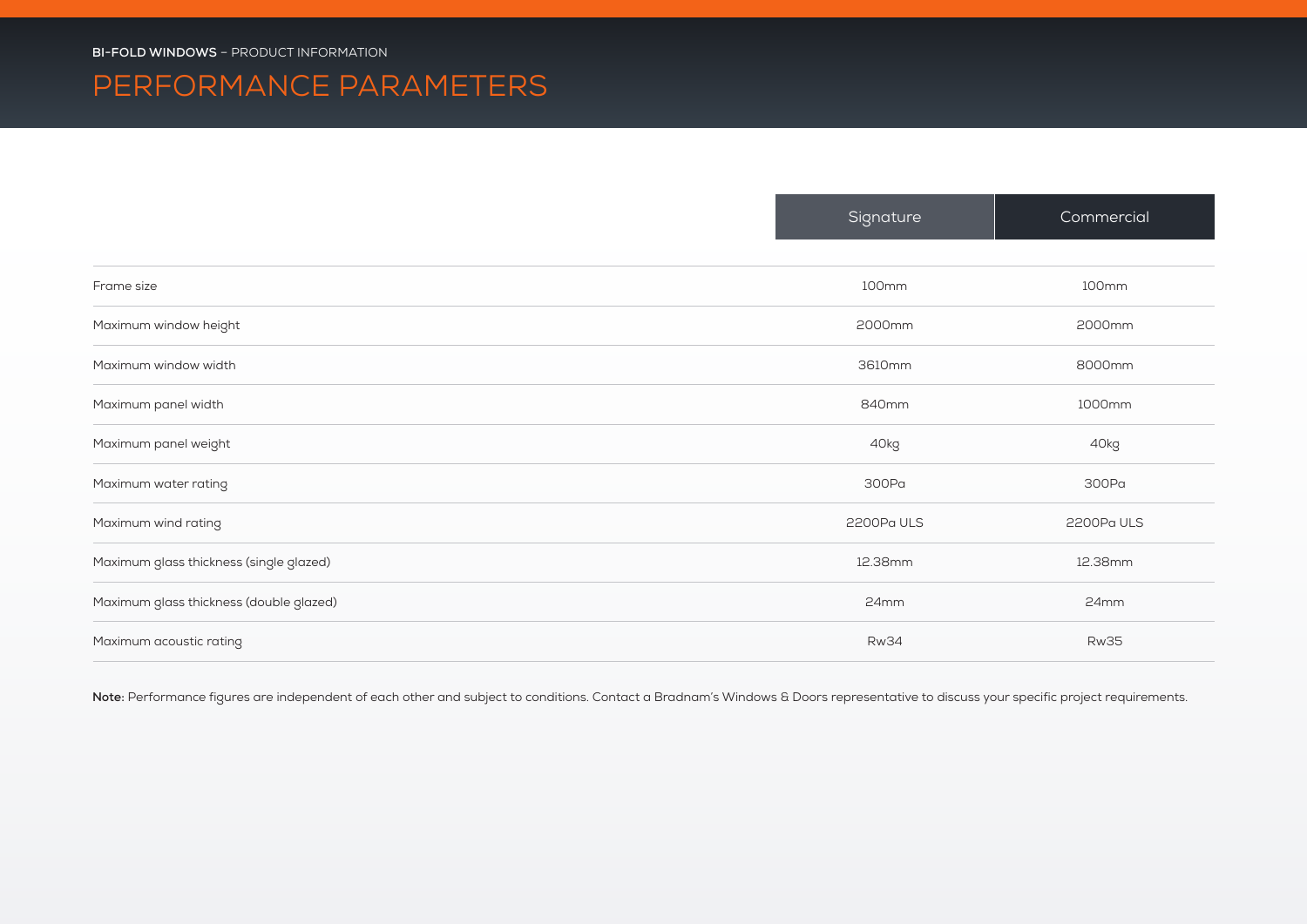# **CONFIGURATIONS**

#### **Standard**



660 642

 $\setminus$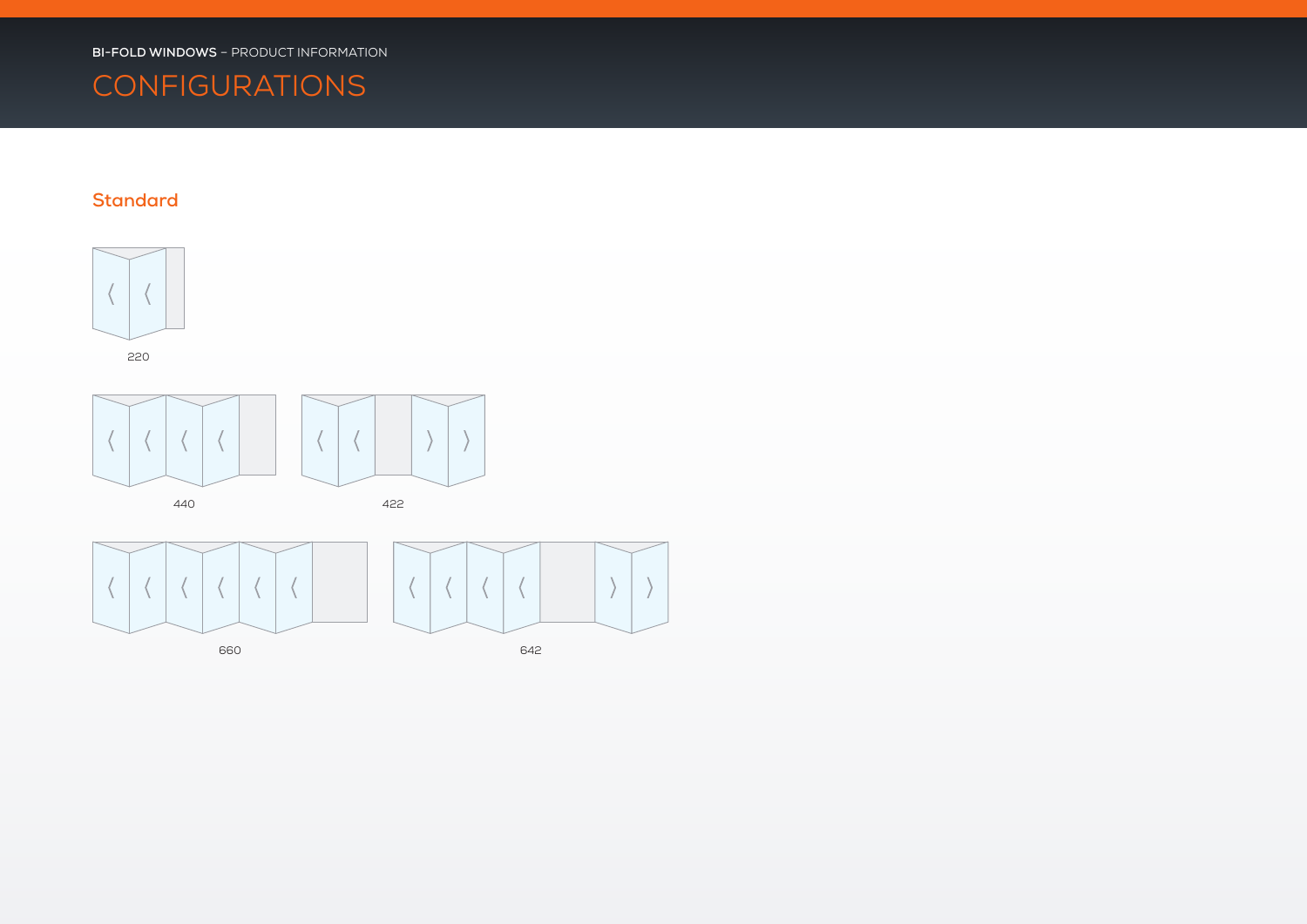### STANDARD SIZES – QUEENSLAND

The availability of certain sizes and configurations is dependent on the design wind load requirement as per AS2047-2014. Check with your Bradnam's representative to confirm availability. Bi-fold Windows may be subject to local variation or regulatory requirements.

#### **Available Single or Double Glazed**



#### Bi-Fold Numbering

eg: **422** (exterior view from left to right)

| Total panels | No of panels<br>opening to left | No of panels<br>opening to right |
|--------------|---------------------------------|----------------------------------|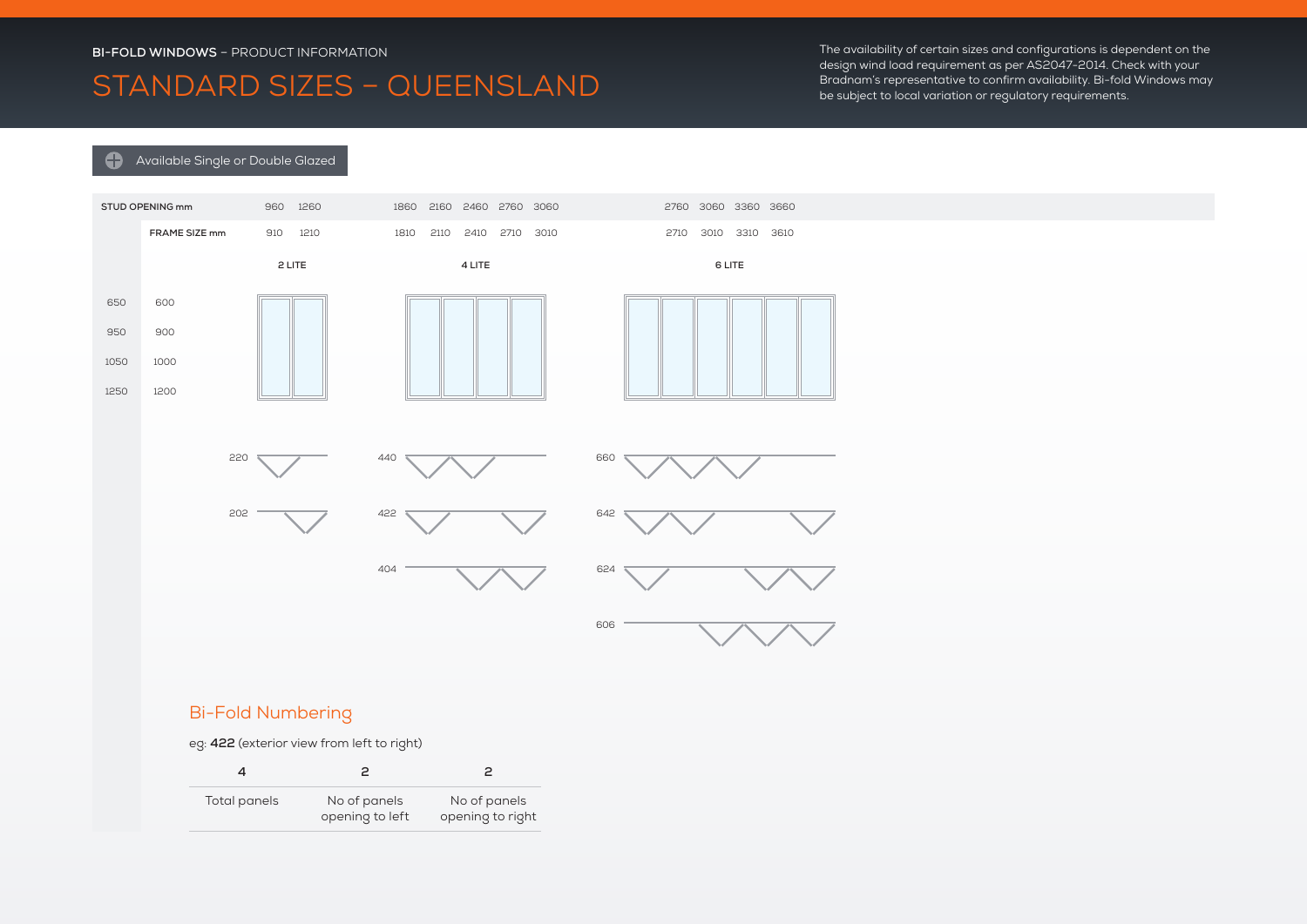# STANDARD SIZES – NEW SOUTH WALES

The availability of certain sizes and configurations is dependent on the design wind load requirement as per AS2047-2014. Check with your Bradnam's representative to confirm availability. Bi-fold Windows may be subject to local variation or regulatory requirements.

#### **Available Single or Double Glazed**



#### Bi-Fold Numbering

eg: **422** (exterior view from left to right)

| Total panels | No of panels<br>opening to left | No of panels<br>opening to right |
|--------------|---------------------------------|----------------------------------|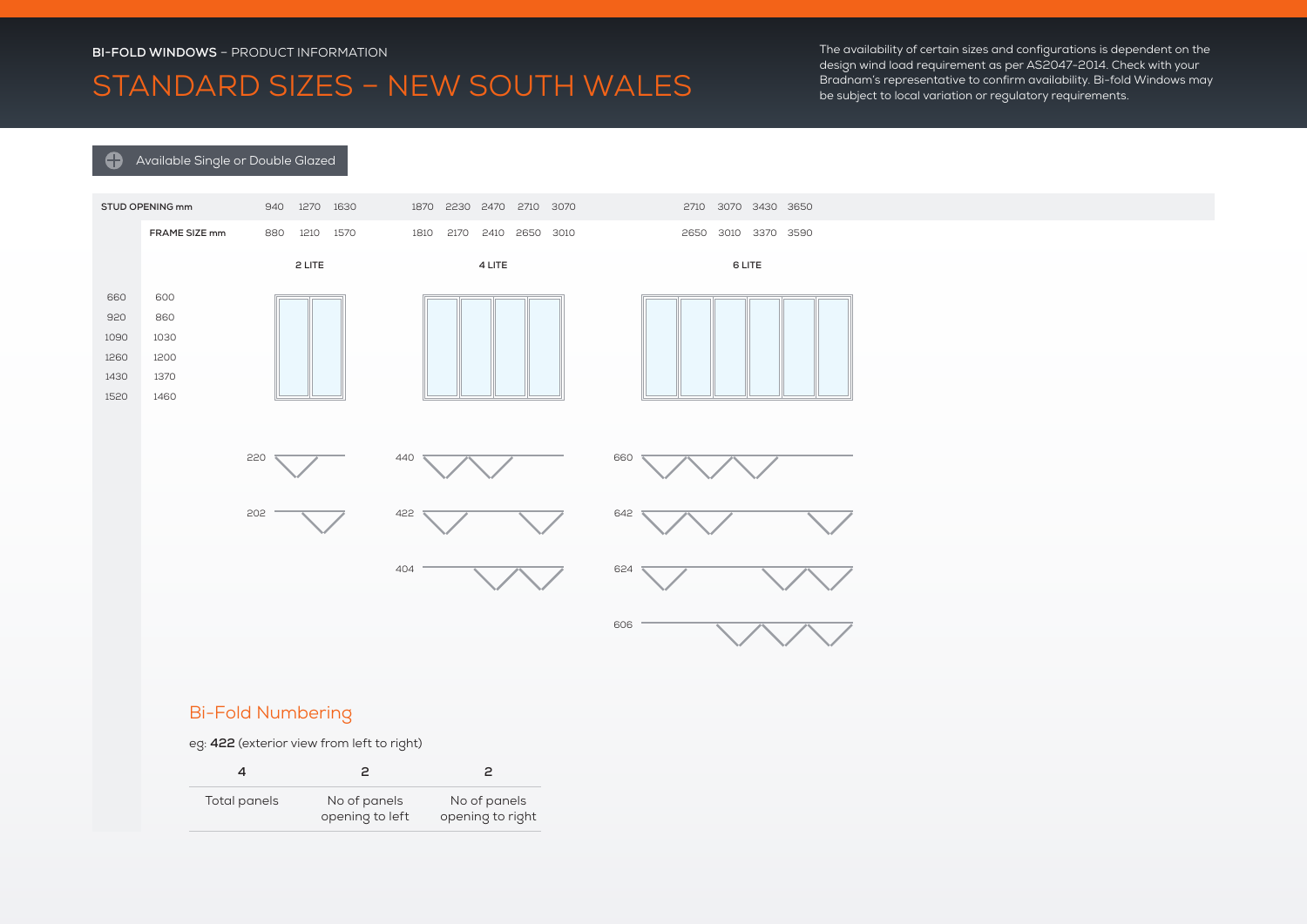# STANDARD SIZES – VICTORIA

The availability of certain sizes and configurations is dependent on the design wind load requirement as per AS2047-2014. Check with your Bradnam's representative to confirm availability. Bi-fold Windows may be subject to local variation or regulatory requirements.



#### Bi-Fold Numbering

eg: **422** (exterior view from left to right)

| Total panels | No of panels<br>opening to left | No of panels<br>opening to right |
|--------------|---------------------------------|----------------------------------|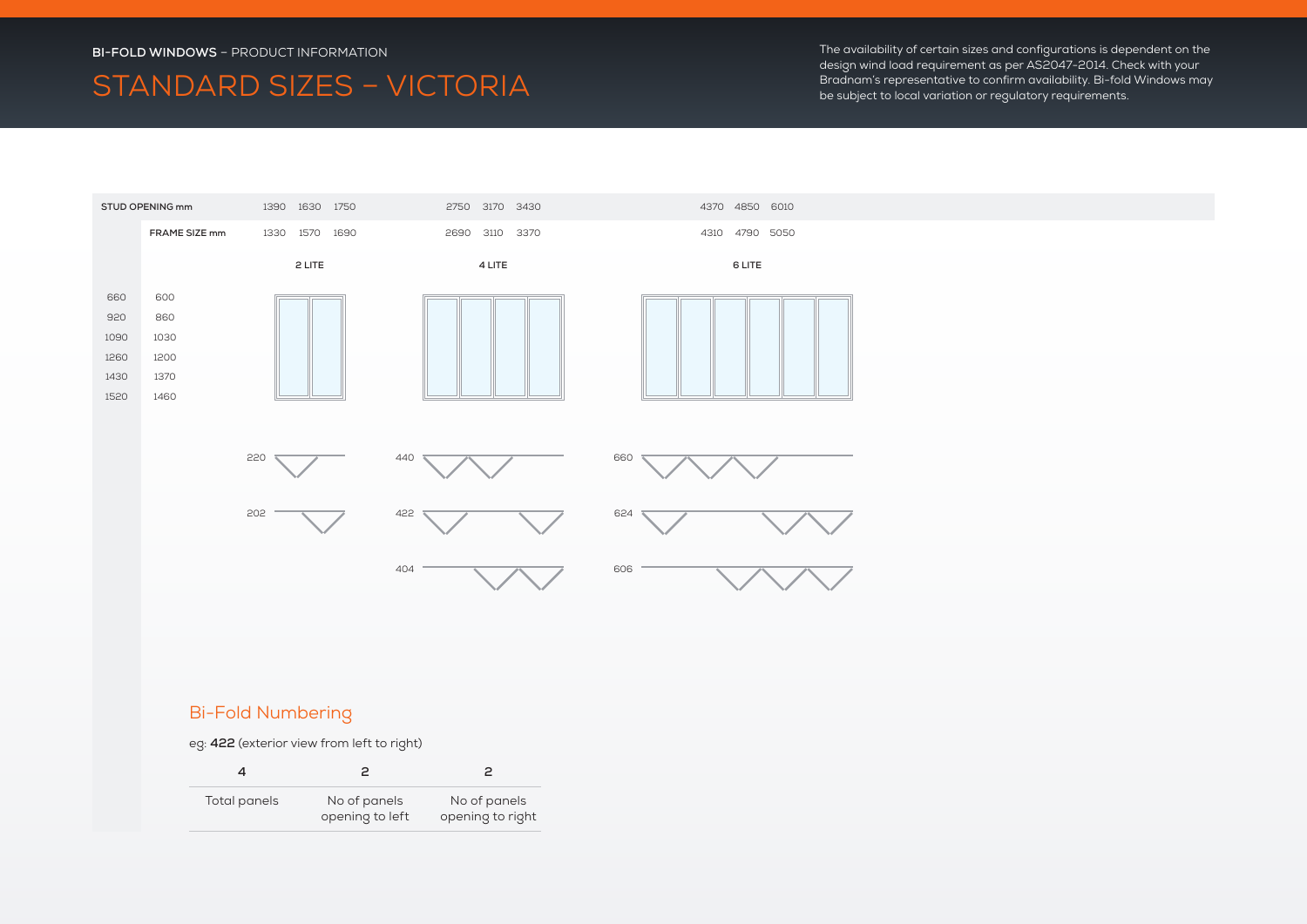# COLONIAL BAR OPTIONS

#### **Design Options**



220 Traditional Colonial







220 Highlander



220 Traditional Federation



220 Australian Federation

#### **Types of Colonial Bar**

Scale 5:1



Raised